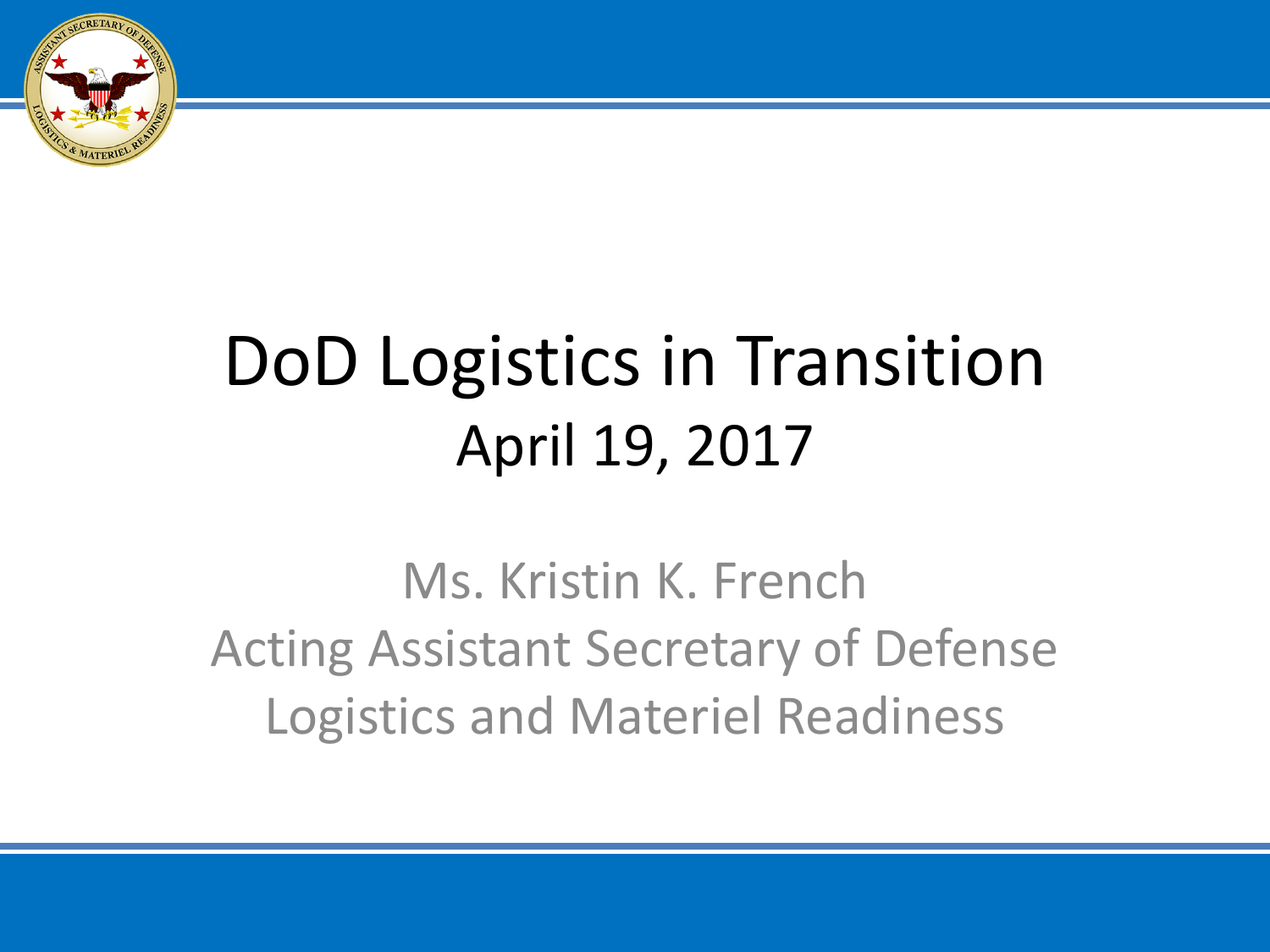**FY 2017 NDAA Re-organization**

*Current Organization of the Office of the Secretary of Defense*

& MATERIE

*FY 2017 NDAA Sec. 901. Effective February 1, 2018*

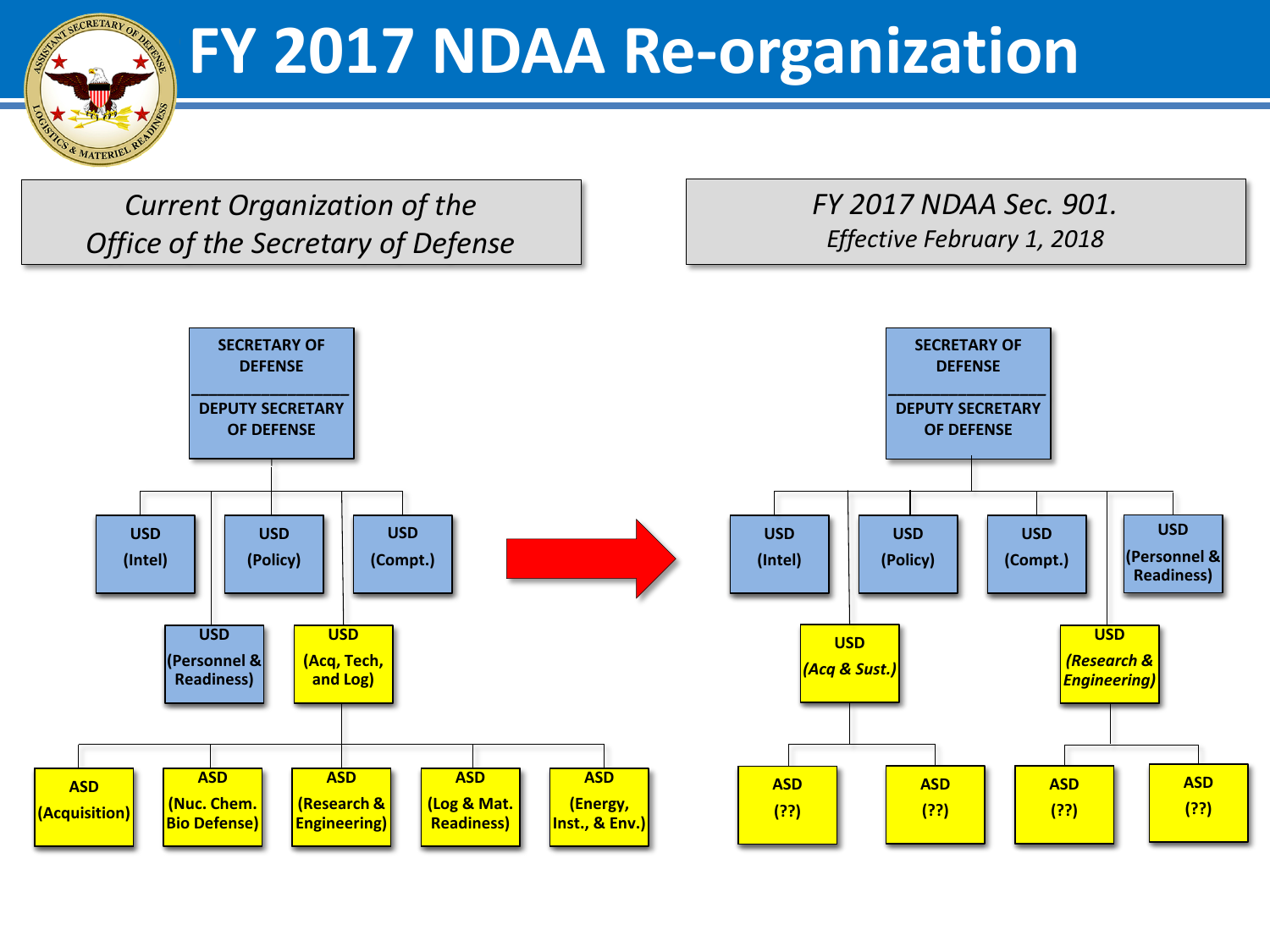

## **SECDEF #1 Priority: Readiness**

"Readiness and modernization have also been casualties of reduced funding in a threat environment that demands continued engagement." Secretary of Defense Jim Mattis **Advance Policy Questions, 2017** 



SECRETARY OF DEFENSI FOOD DEFENSE, PENTAGON WASHINGTON, DC 20301-1000

#### MEMORANDUM FOR: SEE DISTRIBUTION

JAN 3 1 2017

SUBJECT: Implementation Guidance for Budget Directives in the National Security Presidential Memorandum on Rebuilding the U.S. Armed Forces

In furtherance of the National Security Presidential Memorandum on Rebuilding the U.S. Armed Forces, issued on January 27, 2017, this memorandum provides my initial guidance for strengthening the U.S. Armed Forces through a Fiscal Year (FY) 2017 budget amendment, the FY 2018 President's Budget request, and the FY 2019-2023 Defense Program.

The President and I are committed to strengthening the U.S. Armed Forces, and the Department will approach the task in a campaign of three phases:

- 1. Improve warfighting readiness
- 2. Achieve program balance by addressing pressing shortfalls
- 3. Build a larger, more capable, and more lethal joint force

The ultimate objective is to build a larger, more capable, and more lethal joint force, driven by a new National Defense Strategy. Phases one and two are intermediate objectives, but we should be working towards the ultimate phase three goal throughout the process.

#### Phase 1: Improve Warfighting Readiness - the FY 2017 Budget Amendment

To address immediate and serious readiness challenges, we will prepare an FY 2017 budget amendment request. The amendment will address urgent warfighting readiness shortfalls across the joint force, and new requirements driven by acceleration of the campaign against ISIS. The amendment may increase force structure in critical areas where doing so would have an immediate readiness impact. The amendment will also include offsets from lower priority programs where appropriate, but will be a net increase over the FY 2017 topline requested by the previous Administration.

The Deputy Secretary will manage the review process and make a recommendation to me on the budget amendment request. We will deliver the Department's budget amendment request to the Office of Management and Budget (OMB) no later than March 1, 2017.

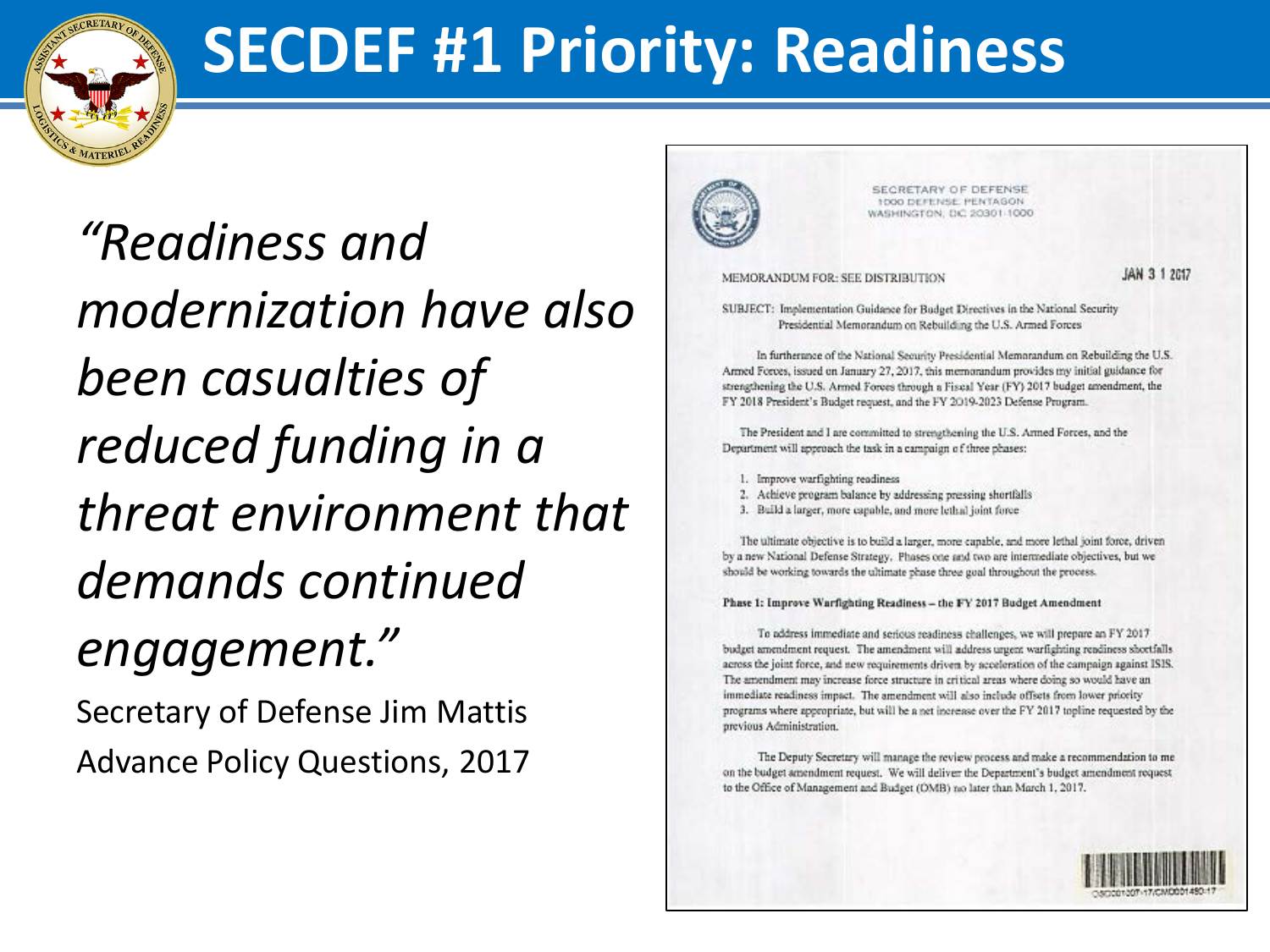

# **DoD Logistics is Big Business**

### **The DoD Supply Chain is its Materiel Pipeline**

### **Annual budget (FY 15)**

- **\$ 71.6 billion in maintenance**
- **\$ 56.9 billion in supply**
- **\$ 16.6 billion in transportation**
- **\$145.0 billion total logistics costs**

### **Operational resources (FY15)**

- **100,000 suppliers**
- **80,000+ requisitions per day** 
	- **\$93.47B inventory/4.7M items (September FY15)**

**DoD**

**Logistics**

#### **\$630.0 billion in assets (FY15)**

- **284 ships**
- **14,597 aircraft**
- **31,900 combat vehicles**
- **391,520 ground vehicles**

#### **Logistics operating locations (FY15)**

- **17 maintenance depots**
- **24 distribution depots (global)**
- **49,820+ customer sites**
- **Worldwide air and seaports**